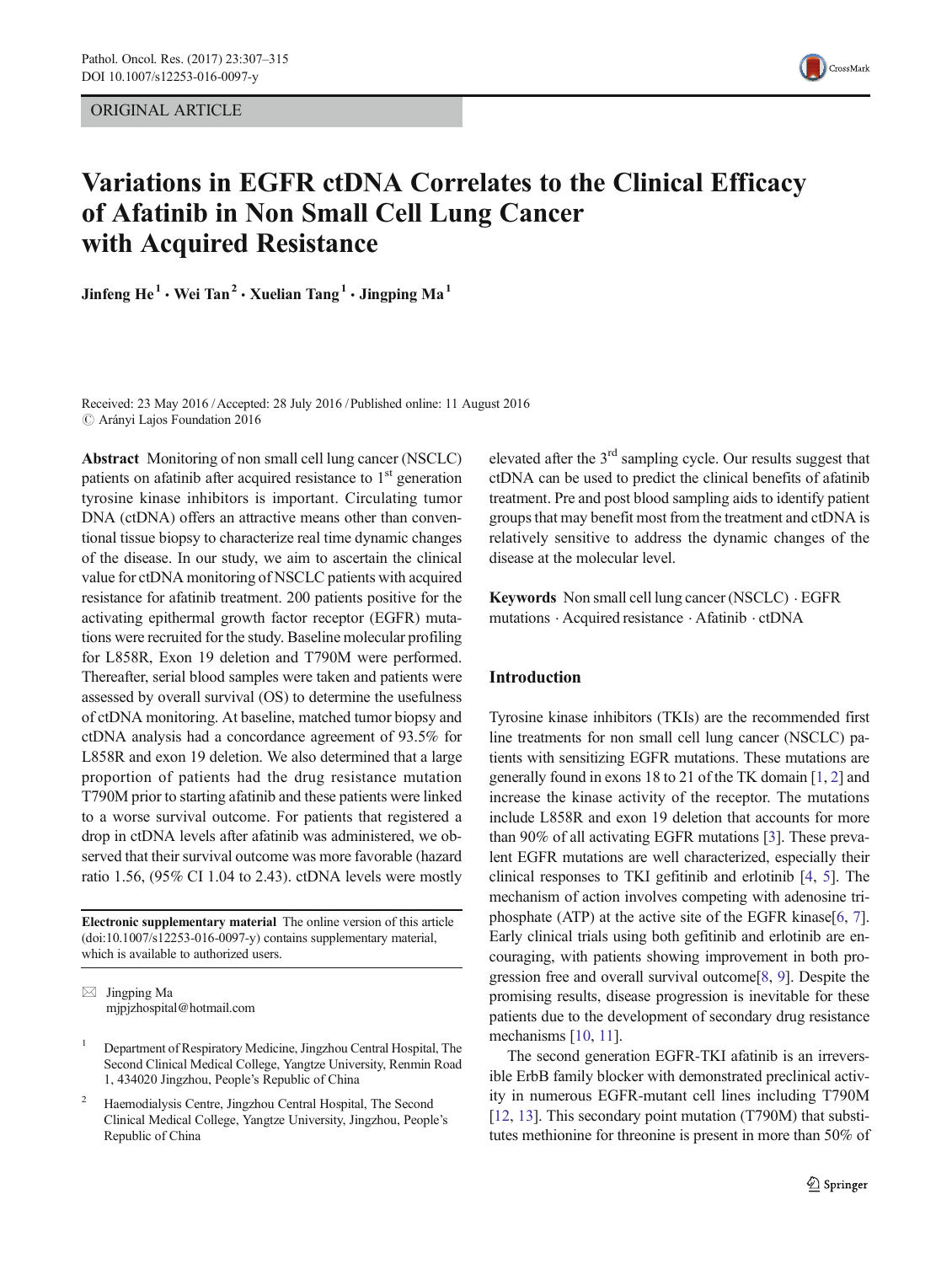patients who received an EGFR TKI [\[10](#page-7-0), [14\]](#page-7-0). The recurrent mutation T790M is attributed to patients who developed acquired resistance after being treated with gefitinib or erlotinib. In a phase II trial by Katakami et al., afatinib was shown to possess notable drug efficacy in NSCLC patients who had received third- or fourth-line treatment with significant improvement in progression free survival of 11.1 months [[15\]](#page-7-0). Afatinib is important and can play a significant role in addressing the issue of drug resistance.

Our study aims to prospectively analyze the treatment effectiveness of afatinib on patients who developed drug resistance using circulating tumor DNA (ctDNA) from peripheral blood. Analysis of ctDNA is informative as it can provide details on specific mutant genotypes similar to a traditional biopsy but in a relatively less invasive way [[16\]](#page-7-0). More importantly, it is also correlative to the total tumor burden [\[17](#page-7-0)], which can be used quantitatively to measure drug efficacy. The primary objective is to establish the predictive value of ctDNA in monitoring patients on afatinib who have progressed on currently available EGFR TKIs gefitinib or erlotinib. Our results clearly showed that variations in ctDNA quantities are directly related to drug response in our patient cohort. This lays the foundation for using ctDNA for clinical monitoring as well as treatment intervention.

# Methods and Materials

#### Study Design and patient characteristics

All patients provided written informed consent to participate in the study. The institutional review board approved all procedures for patient recruitment and sample extraction. This is a single-arm trial to determine the potential usefulness of ctDNA as a biomarker for patients after initial treatment with 1<sup>st</sup> generation EGFR-TKIs (erlotinib and gefitinib). The primary end point is overall survival (OS). Patients enrolled in the trial had either one or more of the activating EGFR mutations (L858R or exon 19 deletion) as determined by the molecular profiling of primary tissue samples. Patients with de novo T790M mutations are excluded from the study. Peripheral blood of 3 mL was extracted at specific time points from each patient for ctDNA analysis during the afatinib treatment process.

# Treatment

Patients received a single oral starting dose of afatinib at 40 mg daily after acquiring resistance to  $1<sup>st</sup>$  generation EGFR TKI erlotinib and/or gefitinib. Acquired resistance was defined using the Jackman's clinical criteria [\[18\]](#page-7-0), which is having previous treatment with either erlotinib or gefitinib; having positive EGFR mutations; having systemic progression of disease while on erlotinib or gefitinib for the last 30 days; and having no intervening systemic therapy. Treatment continued until progressive disease (PD) or no longer tolerated by patient due to adverse events. The drug is administered at least 1 hour before or 2 hours after a meal.

#### Blood sample processing and detection of mutant EGFR

ctDNA was recovered from peripheral blood of patients during patient follow up visits. 3 mL of blood was drawn in EDTA vacutainers and processed immediately. Briefly, blood samples was centrifuged at 2000 g for 10 minutes at 4 °C. Subsequently, the supernatant was removed and spun down again using the same conditions to remove any traces of cells in the plasma. Cell free DNAwas extracted using the Qiagen's QIAmp Circulating Nuclei Acid kit (Qiagen Inc., USA) following manufacturer's instructions. The samples was stored at -20 °C before molecular profiling.

#### Validation runs on ddPCR of EGFR mutations

Detection of mutant EGFR was done using the QX200 droplet digital PCR (ddPCR) system (Bio-Rad Laboratories Inc., USA). Every sample was tested for L858R, exon 19 deletion and T790M. The procedures for processing and primers design were adopted from Oxnard et al [[19](#page-7-0)]. Briefly, TaqMan PCR reactions were prepared from the 2× mastermix and custom TaqMan probes/primers made specific for each mutation in a 25 ul reaction. After droplet generation, samples were transferred to a PCR plate and amplified. After PCR, the plate was read on the droplet reader and data analyzed using the QuantaSoft software (Bio-Rad Laboratories Inc., USA). Standard curves of each mutation were prepared using L858R plasmids, PC-9 genomic DNA, T790M plasmids and wildtype EGFR plasmids. Spiked conditions varied in the range of 10 to 1 000 mutant copies, which simulates a low DNA template input. Addition validations were done with spiked mutant DNA of 100 copies in 1000 equivalent genome background. Each data point of the validation experiments was independently performed 5 times.

#### Statistical Analyses

The primary purpose of the study is to examine the relationship between plasma EGFR mutation status and the clinical effectiveness of afatinib treatment. Baseline concordance rate was calculated as the number of samples with matching results in both the primary tissue and initial plasma samples. The comparison analysis after administering afatinib to each patient was performed with the Student's t test. OS calculations were done using the Kaplan-Meier methods and the hazard ratio between different patient groups were compared using the log-rank test. The categorical variables were presented as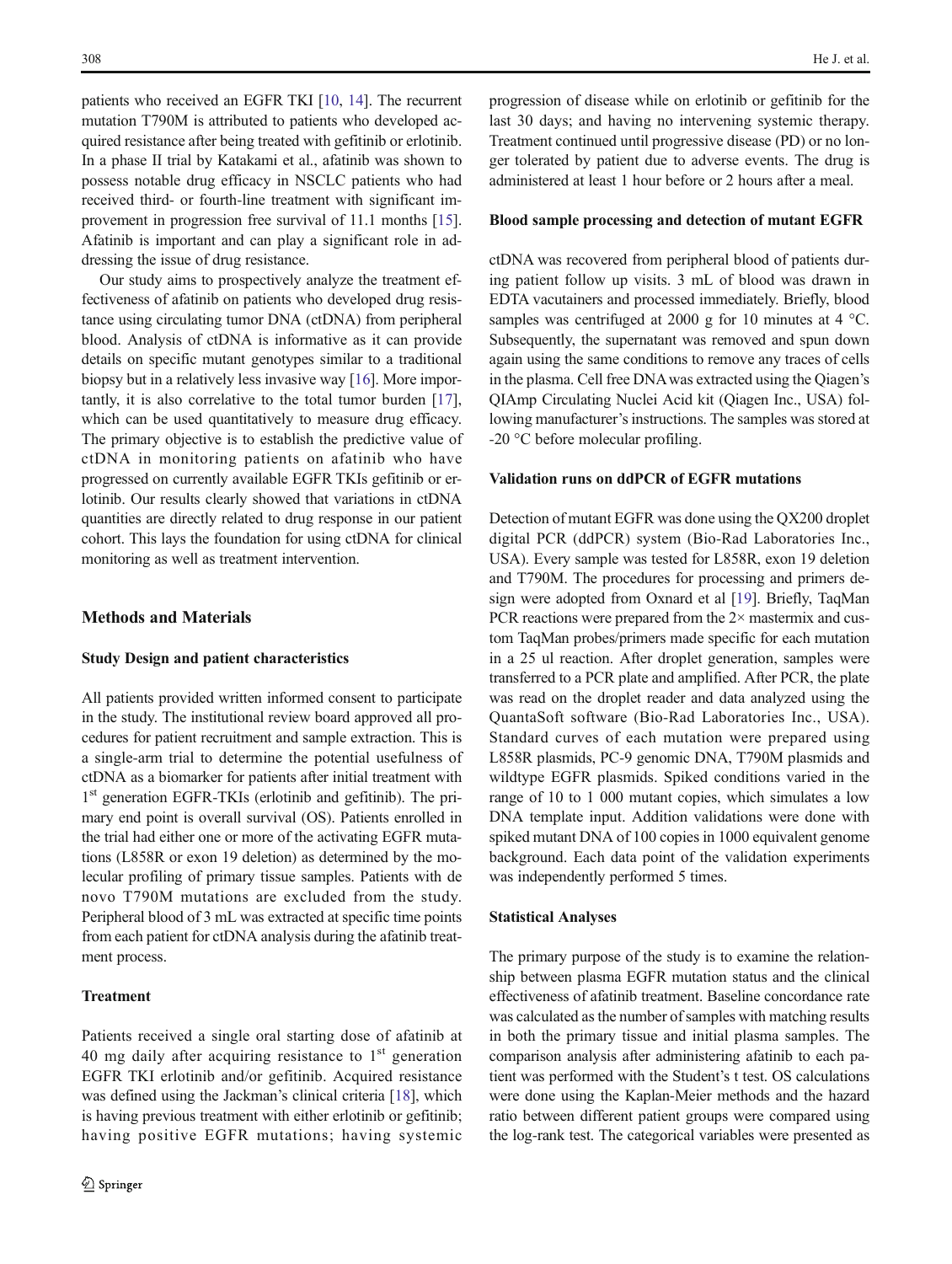mean  $\pm$  standard deviation unless otherwise defined. All statistical analysis was performed with the Prism Software (GraphPad, USA).

# **Results**

### Patient characteristics

A total of 200 patients with advanced NSCLC were enrolled in the study. The patient demographics and mutational profiles are provided in Table 1. EGFR mutational profiling was performed during routine clinical testing on tissue biopsies. The pathological specimens were retrieved using either fine needle aspiration or core needle biopsy. Only patients with positive EGFR mutations were selected for the study. Majority of patients had at least one positive activating EGFR mutation and the most prevalent were exon 19 deletion and L858R point mutation. Patients with de novo T790M mutations were excluded from the study.

The baseline blood sample for each patient was extracted prior to treatment with EGFR-TKIs. Majority of the patients received gefitinib (70%), 13% had erlotinib and the rest received both. Figure [1A](#page-3-0) shows the flowchart of the study design and the blood sampling frequency. 168 patients (84%) had acquired TKI resistance according to Jackman's clinical criteria [[18\]](#page-7-0) and most of them were subsequently monitored to detect ctDNA variations. The first blood sampling was performed before administering afatinib. Serial blood samplings were then

Table 1 Patient baseline characteristics

|                         |                      | $N = 200$ |            |
|-------------------------|----------------------|-----------|------------|
| <b>Sex</b>              | Male                 | 146       | (73%)      |
|                         | Female               | 54        | (27%)      |
| Median Age (years)      | 55                   |           |            |
| ECOG performance status | $\theta$             | 50        | (25%)      |
|                         | 1                    | 132       | $(66\%)$   |
|                         | $\overline{c}$       | 18        | $(9\%)$    |
| Smoker                  | Current              | 129       | $(64.5\%)$ |
|                         | Former               | 59        | $(29.5\%)$ |
|                         | Never                | 12        | $(6\%)$    |
| Disease stage           | <b>IIIB</b>          | 44        | (22%)      |
|                         | IV                   | 156       | (78%)      |
| <b>Histology</b>        | Adenocarcinoma       | 200       | $(100\%)$  |
| EGFR genotype           | Exon19del            | 69        | $(34.5\%)$ |
|                         | $Exon19del + others$ | 10        | (5%)       |
|                         | <b>L858R</b>         | 116       | (58%)      |
|                         | $L858R + others$     | 5         | $(2.5\%)$  |
|                         | T790M                | $\theta$  | $(0\%)$    |

taken whenever possible at regular intervals of 2 months during each patient follow up visits until treatment ceased. A total of 720 plasma samples were analyzed from the entire patient cohort of 200 individuals. A subset of 128 patients consented to be subsequently monitored for changes to the EGFR mutation profiles during afatinib treatment.

#### Detection of ctDNA for EGFR mutations at baseline

The study utilized ddPCR to detect ctDNA within total cell free DNA as the assay has good sensitivity compared with other methods [\[20](#page-7-0)]. This is important as the expected quantity of ctDNA is low and accompanying wildtype DNA can be overwhelming [\[21](#page-7-0)]. In order to validate the assay, spiked samples of mutant DNA in increasing quantities were tested. The results showed good linearity of spiked input conditions for all EGFR mutations. Using linear regression, the  $r^2$  values for L858R, exon19 deletion and T790M were 0.985, 0.995 and 0.973 respectively (Supplementary Figure 1). This demonstrated excellent correlation and sensitivity to accurately detect the amounts of spiked input materials. Additionally, it was determined that in a 1000 equivalence genome background, 100 mutant copies can be reliably detected (Supplementary Fig. 2).

With the assay validated, we embarked on the molecular testing of clinical specimens. The baseline results compared the initial tissue molecular analysis of tumor biopsy with ctDNA from blood plasma. Overall concordance rate for EGFR mutations between the different types of samples was 93.5% as noted in Table [2](#page-3-0). The result demonstrated the plasma samples were a good representation of the genotype. Each data point was deemed positive if the patients had the same L858R mutation or exon 19 deletion detected from tissue analysis. Individual concordance rate was 96.2% and 91.7% for L858R and exon 19 deletion respectively. Of the tissue and plasma analysis, there were 13 false negative results out of a total of 200 samples. Mutation specific concordance for T790M for both tissue and plasma samples was 100%.

Variations in ctDNA among patients at baseline are shown in Fig. [1](#page-3-0)b. We observed a fairly large spread of data points for the EGFR mutations. For the patient group harboring L858R, the concentration of mutant DNA ranges from 0 to more than 3000 copies/mL and average detected quantity among these 79 patients was  $1422 \pm 766$  copies/mL. For exon 19 deletion, the detected concentration within the group of 121 patients ranges from 0 to more than 5000 copies/mL. The mean detected quantity was  $2000 \pm 1229$  copies/mL. In addition, we observed good concordance of the tissue and blood plasma analysis for T790M profiles. All samples tested negative for T790M mutations using blood plasma, which was fully concordant with the tissue analysis.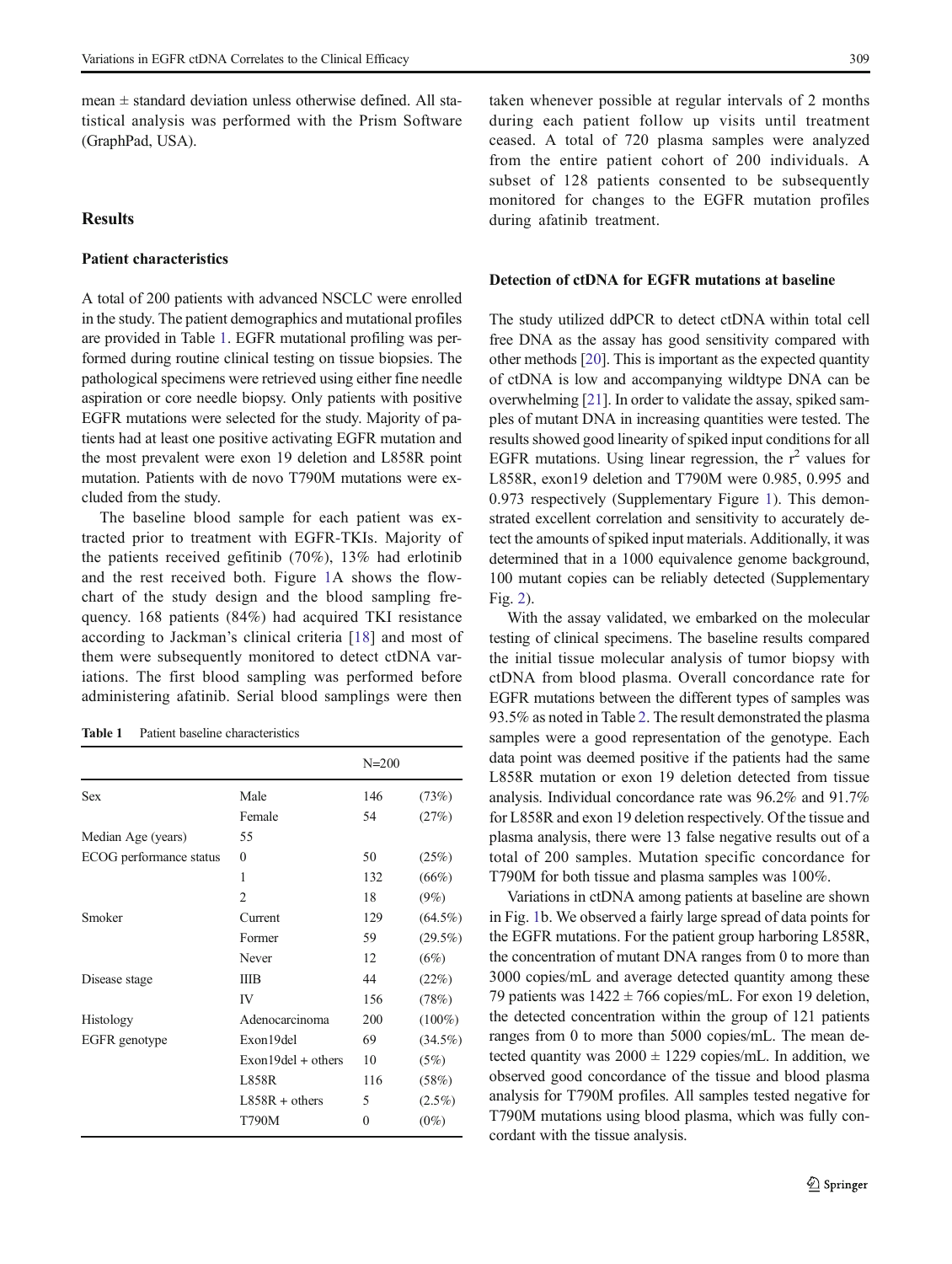<span id="page-3-0"></span>Fig. 1 Blood sampling workflow and EFGR ctDNA characteristics prior to Afatinib treatment. a Study design and sample availability for ctDNA mutational analysis.b Baseline ctDNA measurements of the patient cohort. c Shift in molecular profiles showing a large proportion of T790M positive patients prior to afatinib initiation



# Dynamic changes of EGFR mutation profile prior to afatinib treatment.

128 patients from the initial cohort who met the drug resistance criteria and consented to further participate in the study had their blood taken prior to afatinib treatment. We observed a substantial change in mutant DNA profile using plasma ctDNA within this patient cohort as depicted in Fig. 1c. The most striking observation was the emergence of T790M positivity among these patients. 47% of the study population was tested positive for T790M ctDNA at this sampling time point. The mutant ctDNA concentration among this subpopulation ranges from approximately 100 to more than 1 000 copies/mL and average detected amount was  $660 \pm 311$  copies/mL as shown in Fig. [2](#page-4-0)a.

Furthermore, we observed a statistically significant increase of mutant DNA concentrations detected within these participants (Fig. [2](#page-4-0)a). For the patient group that harbored L858R, the average increase was more than 30% and for exon 19 deletions, the surge was more than 40%. Interestingly, we

Table 2 Concordance measurements of ctDNA with tissue analysis at baseline

|                               |     | L858R Exon 19 Positive<br>del | <b>EGFR</b> | Negative<br><b>EGFR</b> | T790M    |
|-------------------------------|-----|-------------------------------|-------------|-------------------------|----------|
| Primary tissue<br>biopsy      | -79 | 121                           | 200         |                         |          |
| Baseline ctDNA 76<br>analysis |     | - 111                         | 187         | 13                      | $\theta$ |
| Concordance $(\%)$ 96.2       |     | 91.7                          | 93.5        |                         | 100      |

noticed the variations were strongly associated with the presence of T790M mutation. As shown in Fig. [2](#page-4-0)b, the average increases were 54% and 89% for L859R and exon 19 deletion respectively for T790M positive patients.

# Monitoring of response to afatinib shows clinical correlation

The first blood sampling for each patient was two to four weeks after starting treatment on afatinib. Thereafter, serial extraction of peripheral blood was done every 2 months interval. Among the patients that had their plasma results serially monitored, we observed a drop in mutant DNA concentration for 46% of the cohort immediately after treatment as shown in Fig. [3a](#page-4-0). The L858R positive group had 38% of patients showing a decline while the exon 19 deletion group had 53%. The decline in ctDNA concentration was significant and ranges from 26 to 524 copies/mL. Of note, patients positively identified for T790M before the  $2<sup>nd</sup>$  line treatment of afatinib had consistently detectable mutant signature. Mean mutant DNA concentration remained close to the reference analysis prior to afatinib and paired Student's t test showed no significant difference within this group (Fig. [3](#page-4-0)b). No new cases of T790M positive patients emerged during the first plasma sampling after starting on afatinib but 3 more cases were found during subsequent serial monitoring.

We tabulated the survival outcome for different groups of patients as the endpoint measure of this study. Median OS was 29.5 months for the entire cohort of 128 patients who underwent plasma monitoring as shown in Fig. [4a](#page-5-0). We performed a series of subgroup analysis comparing patients with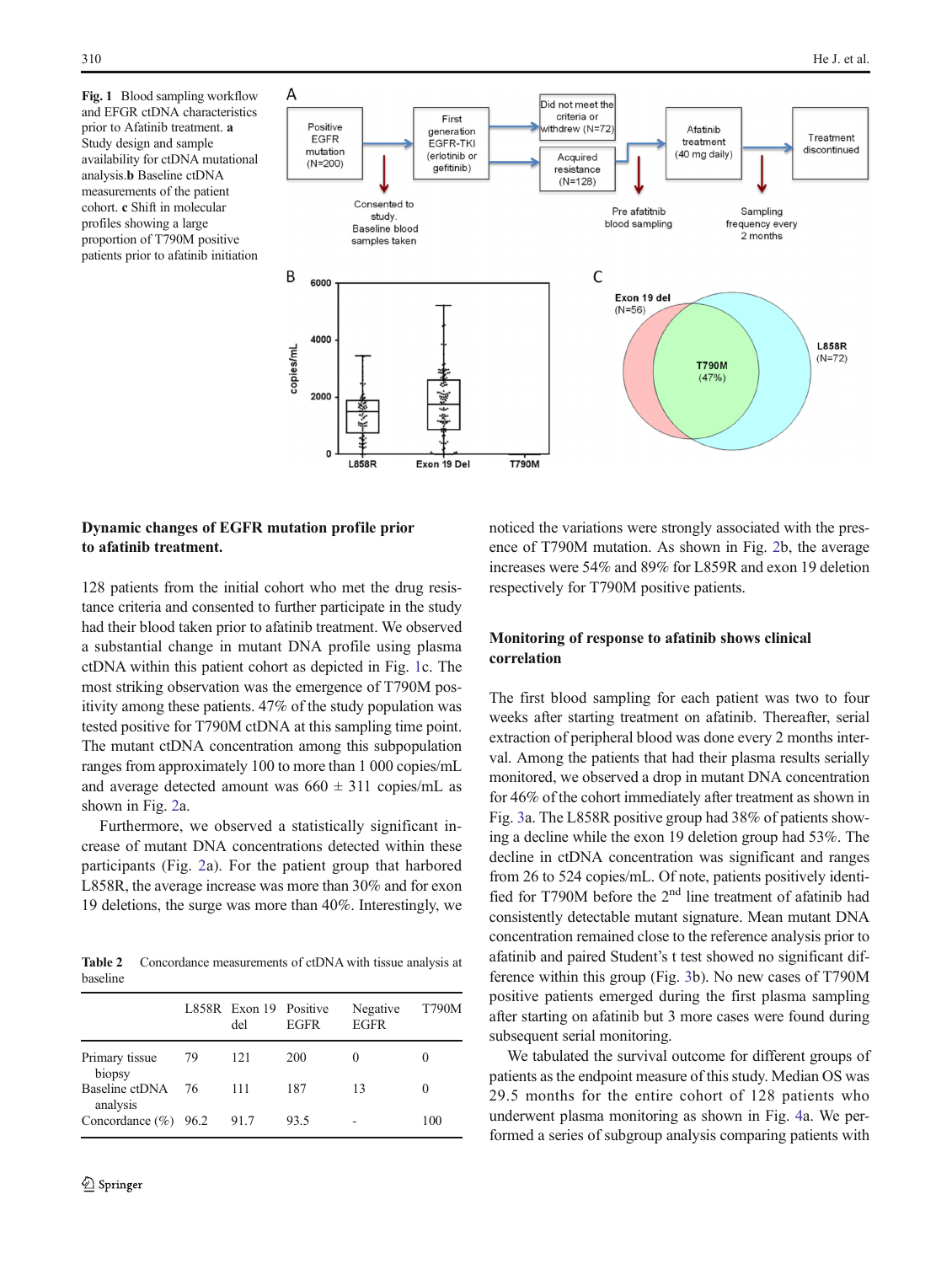<span id="page-4-0"></span>



different profiles. Specifically, we analyzed the EGFR mutation type of patients who initially had L858R mutation with exon 19 deletions; the patient group who developed T790M resistance prior to afatinib; and patients who had registered a drop of 10% or more in ctDNA concentrations within the first 2 measured time points after administering afatinib.

The median OS for patients who were initially L858R positive was 29 months as compared with 30 months for patients who had exon 19 deletion at baseline. Hazard ratio was determined to be 1.06 (95% CI 0.69 to 1.63), with the p value 0.80, using a log rank test as depicted in Fig. [4b](#page-5-0). For the patient group who were found to harbor T790M prior to  $2<sup>nd</sup>$  line treatment, the median overall survival was 27 months, compared with 35 months for the cohort without the TKI resistance mutation. Hazard ratio was calculated to be 1.79 (95% CI 1.23 to 2.89) and the p value 0.005 (Fig. [4c](#page-5-0)). For the last group comparison of patients who saw a drop in ctDNA concentrations, the median OS was 34 months whereas the remaining patient group had median OS of 27 months. The calculated hazard ratio for this group was 1.59 (95% CI 1.029 to 2.456) with the p value 0.037 (Fig. [4d](#page-5-0)).

# **Discussion**

The need for active clinical monitoring of cancer treatment to address the dynamic changes of EGFR mutations is crucial for measuring treatment efficacy and clinical intervention. Our study aims to show that ctDNA measurements is an effective means that correlates with  $2<sup>nd</sup>$  line treatment using afatinib for NSCLC patients.

Fig. 3 Profiling of patients after afatinib treatment. a Measurement of L858R and Exon 19 deletion mutant DNA increment immediately  $(1<sup>st</sup> time$ point) after afatinib initiation. The data highlighted a significant number of patients having a decline in ctDNA levels after treatment. b Quantitative measure of ctDNA levels at different serial time points. c Quantification of T790M mutant DNA from T790M positive patients discovered prior to treatment

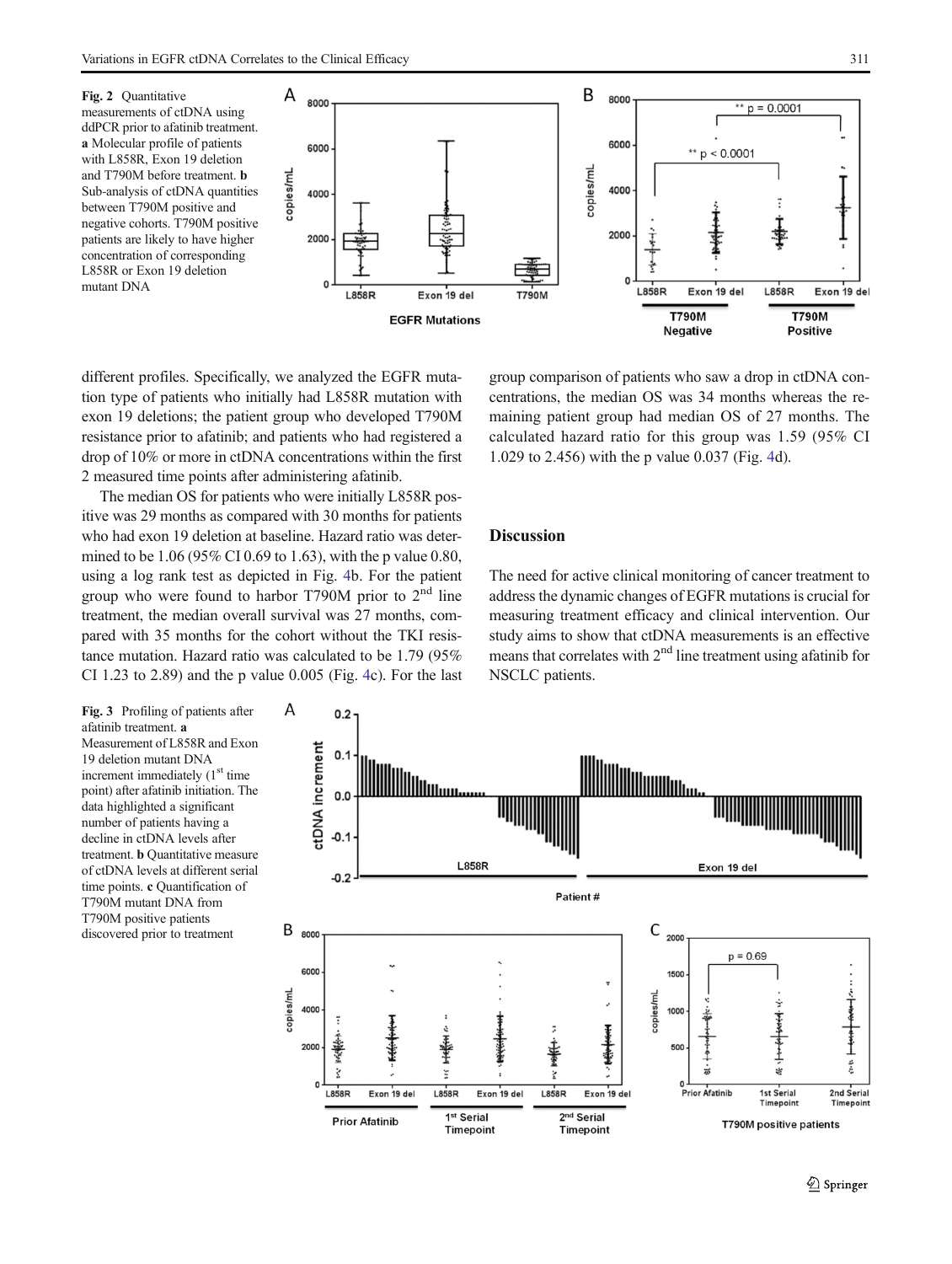<span id="page-5-0"></span>Fig. 4 Overall survival of patients receiving afatinib treatment in our study. a Collective results of all patients who were serially monitored using plasma ctDNA. b Subanalysis of patient groups initially with activating EGFR mutations for L858R or Exon 19 deletions. c Sub-analysis of patient groups with T790M signature determined by ctDNA analysis prior to afatinib treatment. d Subanalysis of patient groups with decrease in their ctDNA levels immediately after treatment show better survival outcome



In our baseline concordance measurements of EGFR mutations via tissue biopsies and plasma DNA, we had demonstrated a significantly high concordance rate of 93.5% for L858R and deletions in exon 19. We had also achieved 100% concordance for baseline samples on T790M, a mutation that confers TKI resistance. This is highly suggestive that ctDNA is representative of the primary tumor and can be exploited for detection and monitoring as it is easily accessible via peripheral blood collection. Our results are also consistent with numerous other studies on NSCLC who saw a high concordance rate comparing plasma DNAwith the matched tissue biopsy molecular profiling [\[22](#page-7-0)–[25](#page-8-0)]. For instance, Kimura et al. demonstrated that plasma DNA achieved a 92.9% concordance rate with the primary tissue on a small sample size using the Scorpion Amplification Refractory Mutation System (ARMS) technology. Although the detection method is different, we have shown on a larger sample group that our concordance rate is similar. Multiple platforms have been demonstrated to reliably detect ctDNA from NSCLC [[26](#page-8-0)], and our choice of using ddPCR is attributed to its low sample detection limit [[19](#page-7-0)] that is crucial for detecting minute amounts of ctDNA [\[27](#page-8-0)]. We had determined in our validation trials on spiked sample controls that the assay readily detected mutant DNA of 100 copies within 1000 genome equivalent background. This demonstrated the excellent sensitivity of the assay to pick out low frequency mutations within each clinical specimen.

Our study further extends to understand how variations in ctDNA of the most commonly found EGFR mutations are affected by afatinib treatment. Afatinib has been revealed in a number of phase II trials to benefit NSCLC patients who acquired EGFR TKI resistance [\[15,](#page-7-0) [28](#page-8-0)–[30](#page-8-0)]. We have demonstrated that serial monitoring of plasma samples can capture the dynamic changes during treatment that is crucial for clinical intervention. Of the 128 patients that were examined, we detected a significant number of individuals emerging with T790M positive secondary mutation. This highlighted a major change within the molecular profiles of these patients that was distinctly different from their baseline analysis. The initial absence of T790M from both the primary tissue and plasma cell free DNA suggested that the event was likely an acquired phenomena. Indeed, this is coherent with prior studies by Zhang et al [[31\]](#page-8-0) who showed that PC9 cells (lung adenocarcinoma cell line) acquired T790M after chronic exposures to increasing doses of gefitinib. In our cohort, we hypothesize the mechanism of the secondary resistance mutation (T790M) emergence is likely a result of the exposure to TKI therapy.

There were also fluctuations to the quantities of their initial EGFR mutations (Fig. [3](#page-4-0)b and Supplementary Figure 3), which can be representative of treatment efficacy. Specifically, we observed a strong correlation with T790M mutations, with patients who acquired the secondary EGFR mutation having the largest increase in mutant DNA levels. The results are highly suggestive of the reduced effectiveness of the 1st generation TKIs in managing the disease and the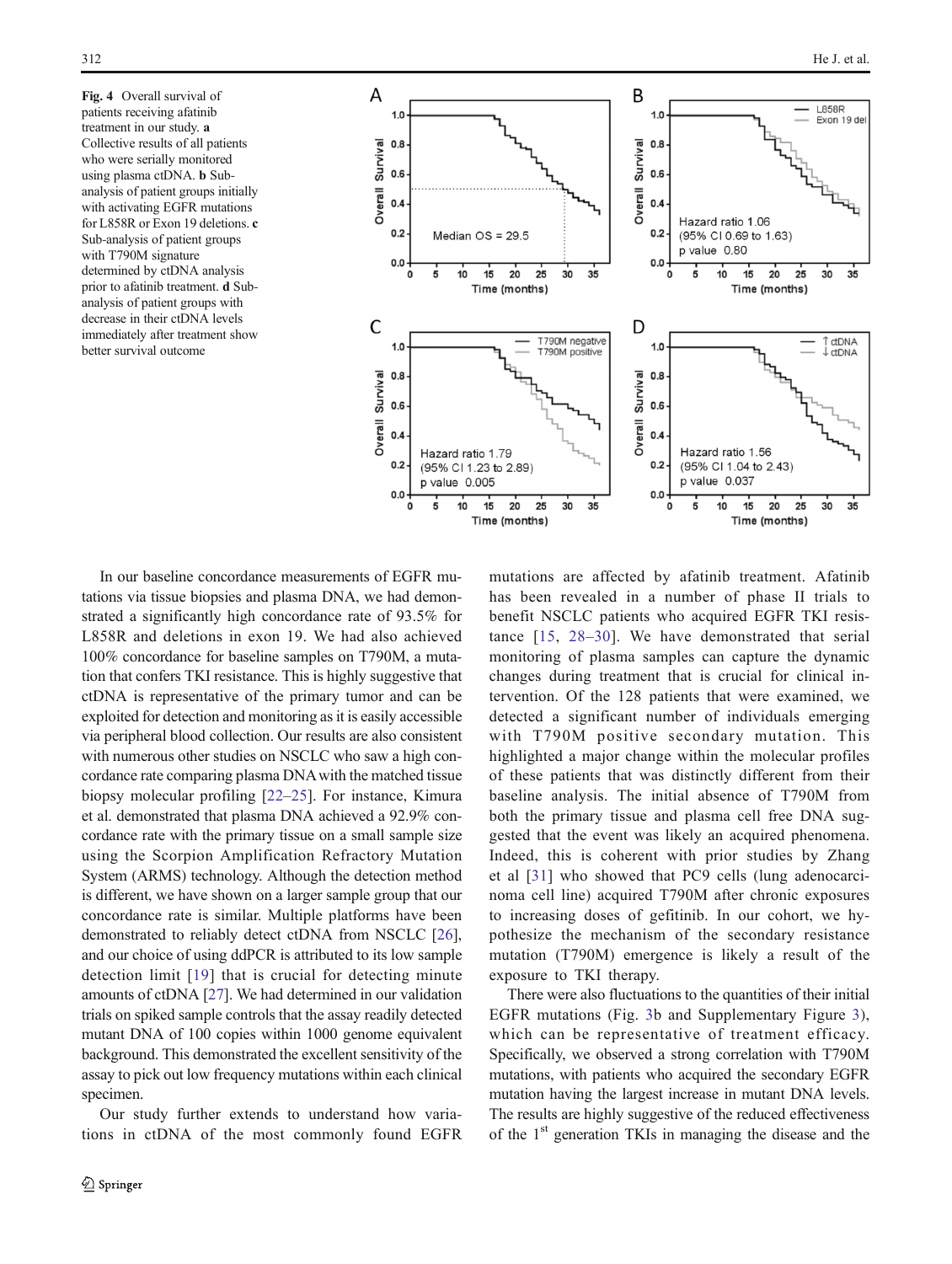need for intervention such as switching to  $2<sup>nd</sup>$  generation TKIs earlier.

Most patients who were subsequently placed on afatinib were given a dosage of 40mg daily. Patients who experienced adverse events/reactions had their dose reduced by 10mg. The most common adverse effects include diarrhea and skin rashes. Our parallel measurements of ctDNA during the treatment process yielded several interesting observations. 46% of the patient cohort registered a drop in ctDNA quantities and the corresponding OS measurements were favorable for these patients. Median OS was higher by 7 months as shown in Fig. [4d](#page-5-0). Patients in this favorable group saw their ctDNA levels fall within 4 months after starting their  $2<sup>nd</sup>$  line therapy. This is coherent with the LUX-Lung 4 study [[15](#page-7-0)] that showed patients who responded on afatinib had a median progression free survival (PFS) of 4.4 months and responses by tumor imaging were seen within 8 weeks of afatinib initiation. In our study, our measured ctDNA quantities reduced by an average of 14% for the favorable patient group within 4 months (Supplementary Fig. 3). All patients within this favorable group registered a drop in ctDNA concentrations after afatinib initiation, albeit at differing amounts in the first plasma sampling cycle after afatinib treatment. For some patients, the declines in ctDNA levels were more pronounced at the 2<sup>nd</sup> plasma analysis. By the third sampling cycle, all patients had higher ctDNA counts than before afatinib treatment.

T790M remains the most crucial parameter that dictates treatment efficacy as shown in Fig. [4](#page-5-0). Variations in T790M ctDNA quantity immediately after initiation of afatinib remained fairly stable (Fig. [3c](#page-4-0)) and could be consistently detected. Patients found to be T790M positive prior to afatinib treatment had median OS much lesser than the patient group without the secondary EGFR mutation. Similar to other studies [[23,](#page-8-0) [32\]](#page-8-0), we observed worse prognosis for the T790M positive patient group detected via ctDNA analysis. Maheswaran et al for instance observed that the presence of T790M prior to treatment using  $1<sup>st</sup>$  generation TKI gefitinib and erlotinib was 7.7 months versus 16.5 months for TKI naïve patients [\[32\]](#page-8-0). Taken together, our results also suggest that T790M profiling before treatment can be a useful pretreatment marker. This is to classify patients who are not likely to achieve durable clinical response even to  $2<sup>nd</sup>$  generation TKIs. In the current study, we advocate the use of ctDNA in the treatment monitoring of NSCLC patients undergoing 2<sup>nd</sup> line therapy for its relatively less invasive approach to tumor tissue extraction. Using ctDNA, multiple blood samplings throughout the treatment cycle can be performed to complement current monitoring regimes such as radiologic imaging.

One limitation of the current study is the lack of matched tissue biopsies at different blood sampling time points. A series of real time repeat biopsies would aid to confirm the dynamic changes that were observed in ctDNA analysis. However, this was technically difficult

as the conditions of most of our patients at this stage were too weak and unsuitable for further repeat biopsy. Most patients were also reluctant for further surgical procedures. This concurs with the observations from other studies [\[33,](#page-8-0) [34\]](#page-8-0) where getting access to repeat biopsy are challenging. ctDNA thus could complement this limitation in disease management by providing a less invasive procedure for disease profiling. Another interesting trial would be to vary the blood sampling frequency. This is to ascertain the optimal interval to capture significant events like the emergence of T790M that might lead to faster clinical intervention.

Our study nonetheless addressed a critical phase of NSCLC treatment using afatinib as the  $2<sup>nd</sup>$  line therapy for patients who had acquired resistance to gefitinib or erlotinib. CtDNA is clearly an attractive means to actively probe the dynamics of the disease. This presents a complementary treatment analysis tool and can be applied to patients whose conditions do not allow for a biopsy.

### Conclusion

In summary, our results clearly show that ctDNA is highly representative of the characteristics of key activating EGFR mutations at baseline, which confers their close connection to the primary tumor. The active monitoring of ctDNA profiles for each patient receiving therapy will aid to determine treatment efficacy and allow for quicker clinical intervention. In measuring the treatment efficiency of afatinib, the decrease in ctDNA levels was evidently linked to better OS outcome. Our analysis also showed that the patient group with the secondary EGFR T790M mutation prior to afatinib treatment had worse survival outcome. These results demonstrate that ctDNA is effective to guide TKI treatment for EGFR positive patients and future studies using this approach can be validated for a prospective clinical interventional study to determine the usefulness as a prognostic biomarker.

Acknowledgement This work was supported by a research grant provided by the Jingzhou Central Hospital.

#### Compliance with Ethical Standards

Conflict of Interest All other authors declare no conflict of interest.

Author's Contribution J.H and J.M designed the experiments. J.H, W.T and X.T performed the experiments and ctDNA analysis. J.H and J.M interpreted the data and wrote the manuscript.

Ethical Approval All procedures performed in studies involving human participants were in accordance with the ethical standards of the institutional and/or national research committee and with the 1964 Helsinki declaration and its later amendments or comparable ethical standards.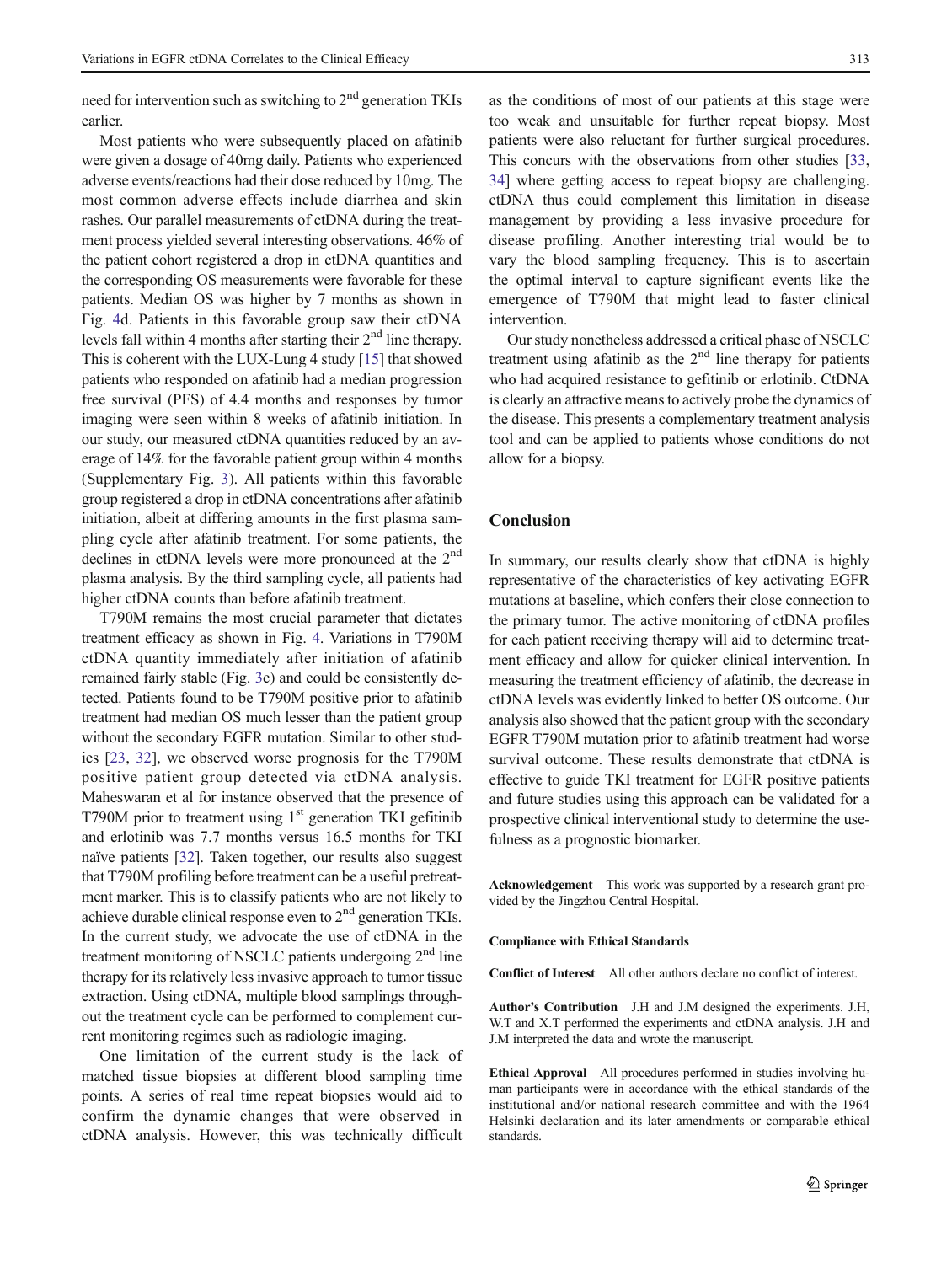<span id="page-7-0"></span>Informed Consent Informed consent was obtained from all individual participants included in the study.

# **References**

- 1. Gazdar AF (2009) Activating and resistance mutations of EGFR in non-small-cell lung cancer: role in clinical response to EGFR tyrosine kinase inhibitors. Oncogene 28(Suppl 1):S24–S31. doi:[10.1038/onc.2009.198](http://dx.doi.org/10.1038/onc.2009.198)
- 2. Shigematsu H, Gazdar AF (2006) Somatic mutations of epidermal growth factor receptor signaling pathway in lung cancers. Int J Cancer 118(2):257–262. doi[:10.1002/ijc.21496](http://dx.doi.org/10.1002/ijc.21496)
- 3. Shi Y, Au JS, Thongprasert S, Srinivasan S, Tsai CM, Khoa MT, Heeroma K, Itoh Y, Cornelio G, Yang PC (2014) A prospective, molecular epidemiology study of EGFR mutations in Asian patients with advanced non-small-cell lung cancer of adenocarcinoma histology (PIONEER). Journal of thoracic oncology : official publication of the International Association for the Study of Lung Cancer 9 (2):154-162. doi[:10.1097/JTO.0000000000000033](http://dx.doi.org/10.1097/JTO.0000000000000033)
- 4. Kris MG, Natale RB, Herbst RS, Lynch TJ Jr, Prager D, Belani CP, Schiller JH, Kelly K, Spiridonidis H, Sandler A, Albain KS, Cella D, Wolf MK, Averbuch SD, Ochs JJ, Kay AC (2003) Efficacy of gefitinib, an inhibitor of the epidermal growth factor receptor tyrosine kinase, in symptomatic patients with non-small cell lung cancer: a randomized trial. JAMA 290(16):2149–2158. doi[:10.1001](http://dx.doi.org/10.1001/jama.290.16.2149) [/jama.290.16.2149](http://dx.doi.org/10.1001/jama.290.16.2149)
- 5. Shepherd FA, Rodrigues Pereira J, Ciuleanu T, Tan EH, Hirsh V, Thongprasert S, Campos D, Maoleekoonpiroj S, Smylie M, Martins R, van Kooten M, Dediu M, Findlay B, Tu D, Johnston D, Bezjak A, Clark G, Santabarbara P, Seymour L, National Cancer Institute of Canada Clinical Trials G (2005) Erlotinib in previously treated non-small-cell lung cancer. N Engl J Med 353(2):123–132. doi:[10.1056/NEJMoa050753](http://dx.doi.org/10.1056/NEJMoa050753)
- 6. Barker AJ, Gibson KH, Grundy W, Godfrey AA, Barlow JJ, Healy MP, Woodburn JR, Ashton SE, Curry BJ, Scarlett L, Henthorn L, Richards L (2001) Studies leading to the identification of ZD1839 (IRESSA): an orally active, selective epidermal growth factor receptor tyrosine kinase inhibitor targeted to the treatment of cancer. Bioorg Med Chem Lett 11(14):1911–1914
- 7. Wakeling AE, Guy SP, Woodburn JR, Ashton SE, Curry BJ, Barker AJ, Gibson KH (2002) ZD1839 (Iressa): an orally active inhibitor of epidermal growth factor signaling with potential for cancer therapy. Cancer Res 62(20):5749–5754
- 8. Fukuoka M, Yano S, Giaccone G, Tamura T, Nakagawa K, Douillard JY, Nishiwaki Y, Vansteenkiste J, Kudoh S, Rischin D, Eek R, Horai T, Noda K, Takata I, Smit E, Averbuch S, Macleod A, Feyereislova A, Dong RP, Baselga J (2003) Multiinstitutional randomized phase II trial of gefitinib for previously treated patients with advanced non-small-cell lung cancer (The IDEAL 1 Trial) [corrected]. J Clin Oncol Off J Am Soc Clin Oncol 21(12):2237–2246. doi[:10.1200/JCO.2003.10.038](http://dx.doi.org/10.1200/JCO.2003.10.038)
- 9. Perez-Soler R, Chachoua A, Hammond LA, Rowinsky EK, Huberman M, Karp D, Rigas J, Clark GM, Santabarbara P, Bonomi P (2004) Determinants of tumor response and survival with erlotinib in patients with non–small-cell lung cancer. J Clin Oncol Off J Am Soc Clin Oncol 22 (16):3238-3247. doi[:10.1200](http://dx.doi.org/10.1200/JCO.2004.11.057) [/JCO.2004.11.057](http://dx.doi.org/10.1200/JCO.2004.11.057)
- 10. Kosaka T, Yatabe Y, Endoh H, Yoshida K, Hida T, Tsuboi M, Tada H, Kuwano H, Mitsudomi T (2006) Analysis of Epidermal Growth Factor Receptor Gene Mutation in Patients with Non–Small Cell

 $\hat{Z}$  Springer

Lung Cancer and Acquired Resistance to Gefitinib. Clin Cancer Res 12(19):5764–5769

- 11. Balak MN, Gong Y, Riely GJ, Somwar R, Li AR, Zakowski MF, Chiang A, Yang G, Ouerfelli O, Kris MG, Ladanyi M, Miller VA, Pao W (2006) Novel D761Y and Common Secondary T790M Mutations in Epidermal Growth Factor Receptor–Mutant Lung Adenocarcinomas with Acquired Resistance to Kinase Inhibitors. Clin Cancer Res 12(21):6494–6501
- 12. Li D, Ambrogio L, Shimamura T, Kubo S, Takahashi M, Chirieac LR, Padera RF, Shapiro GI, Baum A, Himmelsbach F, Rettig WJ, Meyerson M, Solca F, Greulich H, Wong, K K (2008) BIBW2992, an irreversible EGFR/HER2 inhibitor highly effective in preclinical lung cancer models. Oncogene 27 (34):4702-4711. doi[:http://www.](http://www.nature.com/onc/journal/v27/n34/suppinfo/onc2008109s1.html) [nature.com/onc/journal/v27/n34/suppinfo/onc2008109s1.html](http://www.nature.com/onc/journal/v27/n34/suppinfo/onc2008109s1.html)
- 13. Solca F, Dahl G, Zoephel A, Bader G, Sanderson M, Klein C, Kraemer O, Himmelsbach F, Haaksma E, Adolf GR (2012) Target Binding Properties and Cellular Activity of Afatinib (BIBW 2992), an Irreversible ErbB Family Blocker. J Pharmacol Exp Ther 343(2):342–350
- 14. Kwak EL, Sordella R, Bell DW, Godin-Heymann N, Okimoto RA, Brannigan BW, Harris PL, Driscoll DR, Fidias P, Lynch TJ, Rabindran SK, McGinnis JP, Wissner A, Sharma SV, Isselbacher KJ, Settleman J, Haber DA (2005) Irreversible inhibitors of the EGF receptor may circumvent acquired resistance to gefitinib. Proc Natl Acad Sci U S A 102(21):7665–7670
- 15. Katakami N, Atagi S, Goto K, Hida T, Horai T, Inoue A, Ichinose Y, Koboyashi K, Takeda K, Kiura K, Nishio K, Seki Y, Ebisawa R, Shahidi M, Yamamoto N (2013) LUX-Lung 4: a phase ii trial of afatinib in patients with advanced non–small-cell lung cancer who progressed during prior treatment with erlotinib, gefitinib, or both. J Clin Oncol 31(27):3335–3341
- 16. Taniguchi K, Uchida J, Nishino K, Kumagai T, Okuyama T, Okami J, Higashiyama M, Kodama K, Imamura F, Kato K (2011) Quantitative Detection of EGFR Mutations in Circulating Tumor DNA Derived from Lung Adenocarcinomas. Clin Cancer Res 17(24):7808–7815. doi[:10.1158/1078-0432.ccr-11-1712](http://dx.doi.org/10.1158/1078-0432.ccr-11-1712)
- 17. Diehl F, Schmidt K, Choti MA, Romans K, Goodman S, Li M, Thornton K, Agrawal N, Sokoll L, Szabo SA, Kinzler KW, Vogelstein B, Diaz Jr LA (2008) Circulating mutant DNA to assess tumor dynamics. Nature Medicine 14 (9):985-990. [http://www.](http://www.nature.com/nm/journal/v14/n9/suppinfo/nm.1789_S1.html) [nature.com/nm/journal/v14/n9/suppinfo/nm.1789\\_S1.html](http://www.nature.com/nm/journal/v14/n9/suppinfo/nm.1789_S1.html)
- 18. Jackman D, Pao W, Riely GJ, Engelman JA, Kris MG, Janne PA, Lynch T, Johnson BE, Miller VA (2010) Clinical definition of acquired resistance to epidermal growth factor receptor tyrosine kinase inhibitors in non-small-cell lung cancer. J Clin Oncol Off J Am Soc Clin Oncol 28(2):357–360. doi[:10.1200/JCO.2009.24.7049](http://dx.doi.org/10.1200/JCO.2009.24.7049)
- 19. Oxnard GR, Paweletz CP, Kuang Y, Mach SL, O'Connell A, Messineo MM, Luke JJ, Butaney M, Kirschmeier P, Jackman DM, Jänne PA (2014) Noninvasive Detection of Response and Resistance in EGFR-Mutant Lung Cancer Using Quantitative Next-Generation Genotyping of Cell-Free Plasma DNA. Clin Cancer Res 20(6):1698–1705
- 20. Watanabe M, Kawaguchi T, S-I I, Ando M, Tamiya A, Kubo A, Saka H, Takeo S, Adachi H, Tagawa T, Kakegawa S, Yamashita M, Kataoka K, Ichinose Y, Takeuchi Y, Sakamoto K, Matsumura A, Koh Y (2015) Ultra-Sensitive Detection of the Pretreatment EGFR T790M Mutation in Non–Small Cell Lung Cancer Patients with an EGFR-Activating Mutation Using Droplet Digital PCR. Clin Cancer Res 21(15):3552–3560
- 21. Kidess E, Heirich K, Wiggin M, Vysotskaia V, Visser BC, Marziali A, Wiedenmann B, Norton JA, Lee M, Jeffrey SS (2015) Mutation profiling of tumor DNA from plasma and tumor tissue of colorectal cancer patients with a novel, high-sensitivity multiplexed mutation detection platform. Oncotarget 6(4):2549
- 22. Szpechcinski A, Chorostowska-Wynimko J, Struniawski R, Kupis W, Rudzinski P, Langfort R, Puscinska E, Bielen P, Sliwinski P,